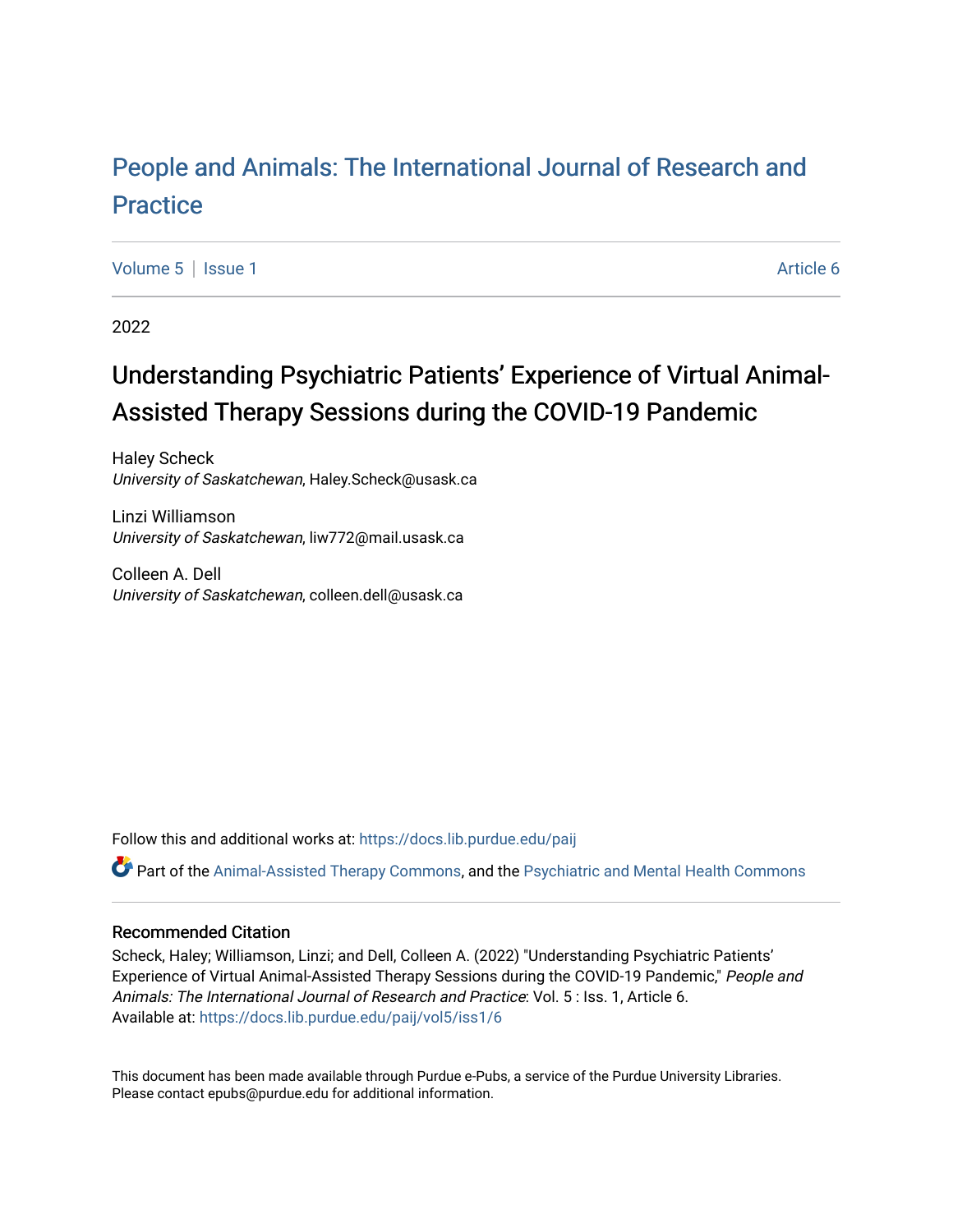#### Scheck et al.: Understanding Psychiatric Patients' Experience of Virtual Animal



Volume 5 | Issue 1 | ISSN: 2575-9078 (2022)

# **Understanding Psychiatric Patients' Experience of Virtual Animal-Assisted Therapy Sessions during the COVID-19 Pandemic**

 $H$ aley Scheck, $^1$  Linzi Williamson, $^1$  and Colleen A. Dell $^1$ 

**Keywords:** animal-assisted therapy, virtual therapy, COVID-19 pandemic

**Abstract** Canine animal-assisted therapy (AAT) can improve the mental health and well-being of incarcerated individuals. An in-person AAT program has been offered at the Regional Psychiatric Center (RPC) in Saskatoon, Canada, since 2014 with St. John Ambulance Therapy Dog Program (SJATDP) dog and handler teams. The program transitioned, for the first time, to a virtual format with the onset of the COVID-19 pandemic in March 2020. This exploratory research examines whether and how a virtual offering of AAT at RPC can provide positive benefits to forensic psychiatric patients. Overall, the findings reveal an understanding of the virtual sessions from patient, handler, and clinician perspectives, including (a) differences between connection in virtual versus in-person facilitation, (b) the role of technology, (c) the unique role of the handler, and benefits for patients, including (d) emotional support, (e) positive effects on mental health, and (f) feelings of hope, normalcy, and deinstitutionalization despite the COVID-19 pandemic. Using an online platform allowed patients who had had preexisting interactions with the therapy dog teams to form or continue their connection/bond and benefit from AAT during the COVID-19 pandemic, a time when in-person contact was not possible. Therefore, this research provides support for the use of web-based video conferencing in facilitating AAT sessions with incarcerated psychiatric patients.

Prison is an isolating environment for most people. Incarcerated individuals often experience physical, mental, emotional, and spiritual disconnection from their community and families (Rodriguez, 2016). This disconnection has been exacerbated by the coronavirus disease 2019 (COVID-19) pandemic.

The COVID-19 pandemic has resulted in increased fear, reduced mental health services, and further isolation within correctional systems (Johnson et al., 2021). These restrictions have been detrimental to the well-being and mental health of those incarcerated (Johnson et al., 2021; Mental Health Commision

*(1) University of Saskatchewan*



International Association of Human-Animal Interaction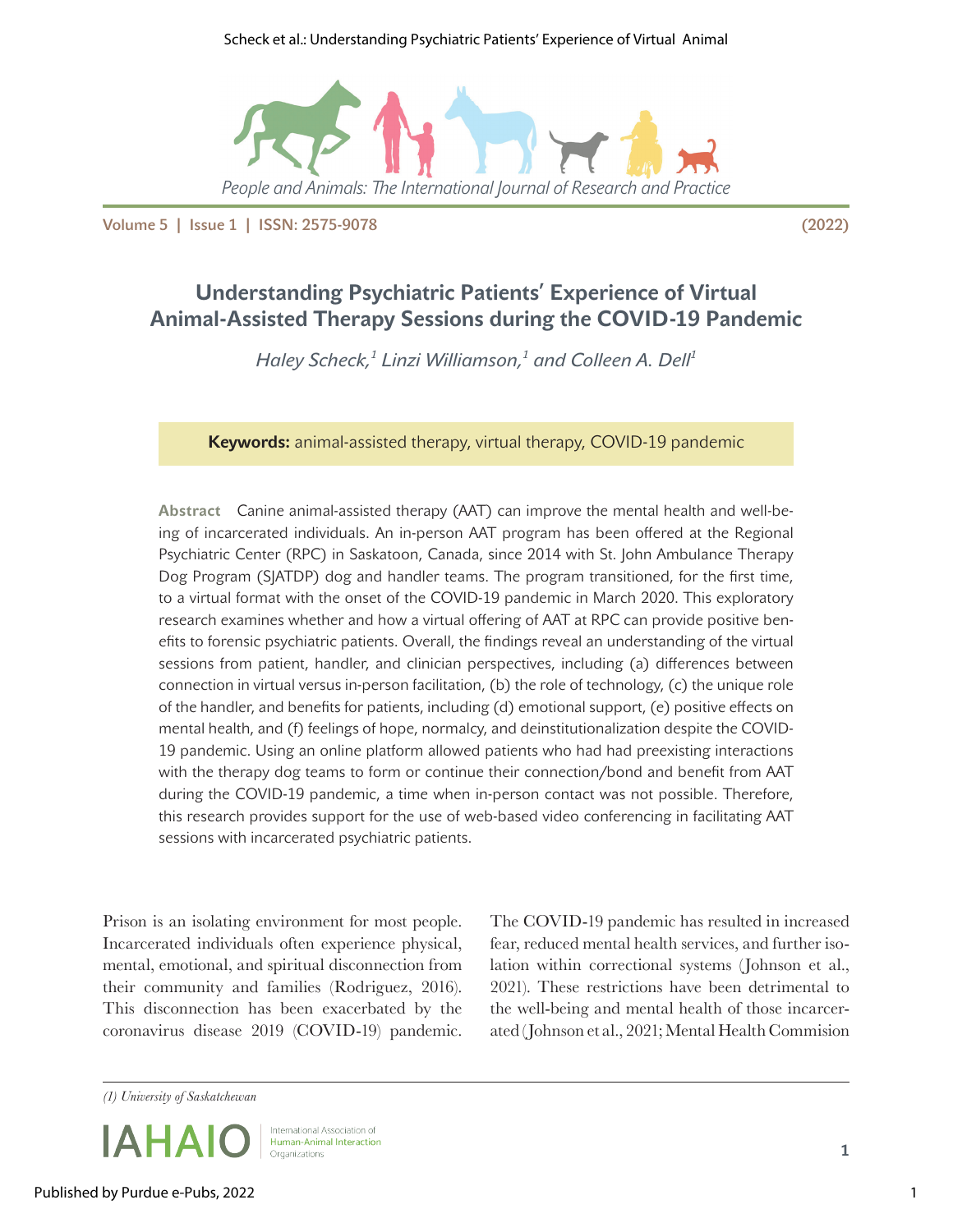of Canada, 2021). As such, an emergent need exists for research addressing how these concerns may be mitigated.

Increasingly, canine animal-assisted therapy (AAT) is being offered in correctional settings to improve the mental health and well-being of incarcerated individuals (Villafaina-Domínguez et al., 2020). AAT, a documented, evaluated, goaldirected intervention facilitated by health and human services providers in which an animal is a part of the treatment process, is designed to promote improvement in human physical, social, emotional, or cognitive function (American Veterinary Medical Association [AVMA], 2021). According to the IAHAIO White Paper, "AAT is delivered and/or directed by a formally trained (with active licensure, degree or equivalent) professional with expertise within the scope of the professionals' practice" (Jegatheesan et al., 2018). AAT has been found to provide benefits such as improvements in mental health, emotional control, and empathy in incarcerated populations (Seivert et al., 2018; Villafaina-Domínguez et al., 2020). AAT participants perceive feelings of love and support from the therapy dog teams during AAT sessions, in turn contributing to connection, or the human–animal bond (HAB) (Dell et al., 2019). Love between humans and animals has been described as perceived nonjudgmental presence (Allen et al., 2002). The HAB is defined as a "mutually beneficial and dynamic relationship between people and animals that is influenced by behaviours that are essential to the health and wellbeing of both" (AVMA, 2018, para. 1).

Because of the COVID-19 pandemic many AAT programs, normally offered in person, have transitioned to a virtual format to ensure the health and safety of clinicians, therapy dogs, therapy dog handlers, and clients. Since this transition, research involving incarcerated populations has not been conducted. However, studies involving student and hospital patients have found interacting with canines virtually provides benefits similar to those received in person, including reduced loneliness, a sense of comfort and love, connection, and support (Dell et al., 2021; Wong et al., 2021).

An in-person AAT program has been offered at the Regional Psychiatric Center (RPC) in Saskatoon, Canada, since 2014 with St. John Ambulance Therapy Dog Program (SJATDP) dog and handler teams. RPC is a multilevel secure forensic psychiatric facility that serves as a federal penitentiary under the terms of the Correctional and Community Release Act in Canada and a hospital subject to legislation and regulation through the province of Saskatchewan. The SJATDP aims to provide love, comfort, and support to individuals through interaction with therapy dog teams. Prior to the COVID-19 pandemic, RPC and the SJATDP accommodated four to six patients a year, offering weekly AAT sessions for a total of 12 to 24 sessions as well as a "booster" session once every three months after completion of the program to maintain beneficial connections between the participants and therapy dog teams. Evaluations of the AAT program offered at RPC have found that AAT sessions were successful in their goal of offering comfort, love, and support to patients, as well as supporting them in their goal-directed correctional plans (Dell et al., 2019). Amid the COVID-19 pandemic the AAT program transitioned to a virtual format. Clinicians and therapy dog teams began meeting weekly with patients through an online video conferencing platform, WebEX. Despite this transition, the program aimed to continue to reach its objectives of providing comfort, love, and support to patients alongside working toward the clients' correctional plan goals under the direction of their clinician. The intent of the current study was to evaluate whether and how virtual facilitation of the AAT program at RPC during the COVID-19 pandemic could provide positive benefits to psychiatric patient participants.

### Methods

Given that virtual offering of therapy dog teams within a psychiatric facility has not previously been studied in Canada, including in an AAT context, an exploratory case study was employed. A qualitative approach suited the research focus on the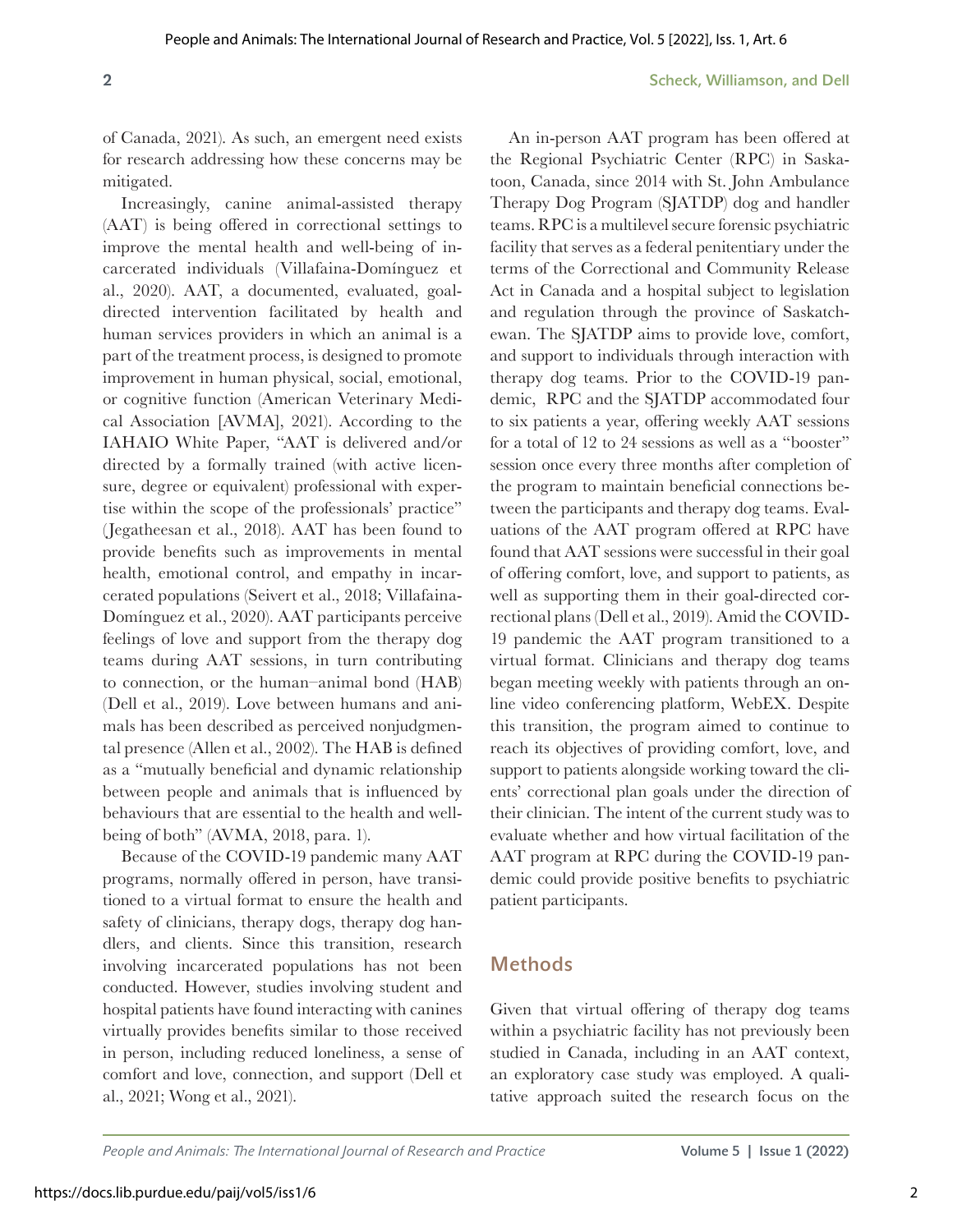participants' subjective experiences, meanings, and processes (Mason, 2006).

#### *Participants*

All study participants were involved in the virtual offering of AAT at RPC from September 2020 until December 2020. This included four psychiatric patients  $(n = 4)$ , clinicians  $(n = 3)$ , and therapy dog/ handler teams  $(n = 2)$ . Patients were selected by RPC staff through the usual internal referral process. All patients were male and had previous experience with the in-person offering of AAT prior to the COVID-19 pandemic, ranging from full program participation (12 sessions) and a booster session to 6 sessions before COVID-19 prevented further sessions.

### *AAT Program*

Therapy dog teams met weekly via WebEx with patients and their clinician at RPC. On average, these sessions were 30 minutes in length. Sessions involved a hello to the dog and handler by the participant, followed by an activity such as reading a book, the dog team going for a walk, or learning tricks. The clinician led the session goals for the client, linking the activities to their correctional plans. This occurred both during the session and afterward.

### *Ethical Considerations*

This research was approved at the national level through Correctional Service Canada, Research Branch, and locally by RPC. The incorporation of animals in a therapeutic capacity was approved by the University of Saskatchewan Animal Research Ethics Board (AUP 201330115).

## *Data Collection and Analyses*

Distinct semistructured question guides were developed for each respondent group to add insight and context to the AAT virtual sessions. Interview areas included participants' overall experience with the program; feeling comfort, love, and support from therapy dog teams; connection with therapy dog teams; and differences between online and in-person therapy dog sessions. Attainment of the session goals was not evaluated in this study.

The lead researcher conducted single semistructured interviews with each patient, one semistructured dyadic interview with the therapy dog handlers, and one focus group with the clinicians. Interviews and focus groups were conducted via a telephone or conference call within a two-month time span following completion of the AAT. Patient interviews ranged between 20 and 30 minutes, while the therapy dog handler dyadic interview and RPC clinician focus group each lasted just over 60 minutes. All interviews and focus groups were audio recorded and transcribed verbatim by the lead researcher.

Thematic analysis applying Braun and Clarke's (2006) guide was conducted concurrently on interview and focus group transcripts to understand reoccurring patterns within the data. This included (1) familiarization with the topic, (2) coding of data into themes, (3) comparison of themes found within the research using a thematic map, and (4) reporting these comparisons (Braun & Clarke, 2006). Coding was done openly by the lead researcher and consisted of multiple reviews of the data. To ensure accuracy, an intercoder reliability check was undertaken with another member of the research team. A theme was ultimately identified based on reoccurrence and emphasis in the data.

## Results

Themes were organized into two categories: (1) program insights and (2) patient benefits. Within the program insights category, a total of three themes were developed: (a) comparison of virtual and inperson connection, (b) the role of technology, and (c) the role of the handler. Within the patient benefits category, three themes were developed: (a) emotional support, (b) effects on mental health, and (c) feelings of hope, normalcy, and deinstitutionalization despite the COVID-19 pandemic. Emotional support has three subthemes: love, happiness, and trust. Overall,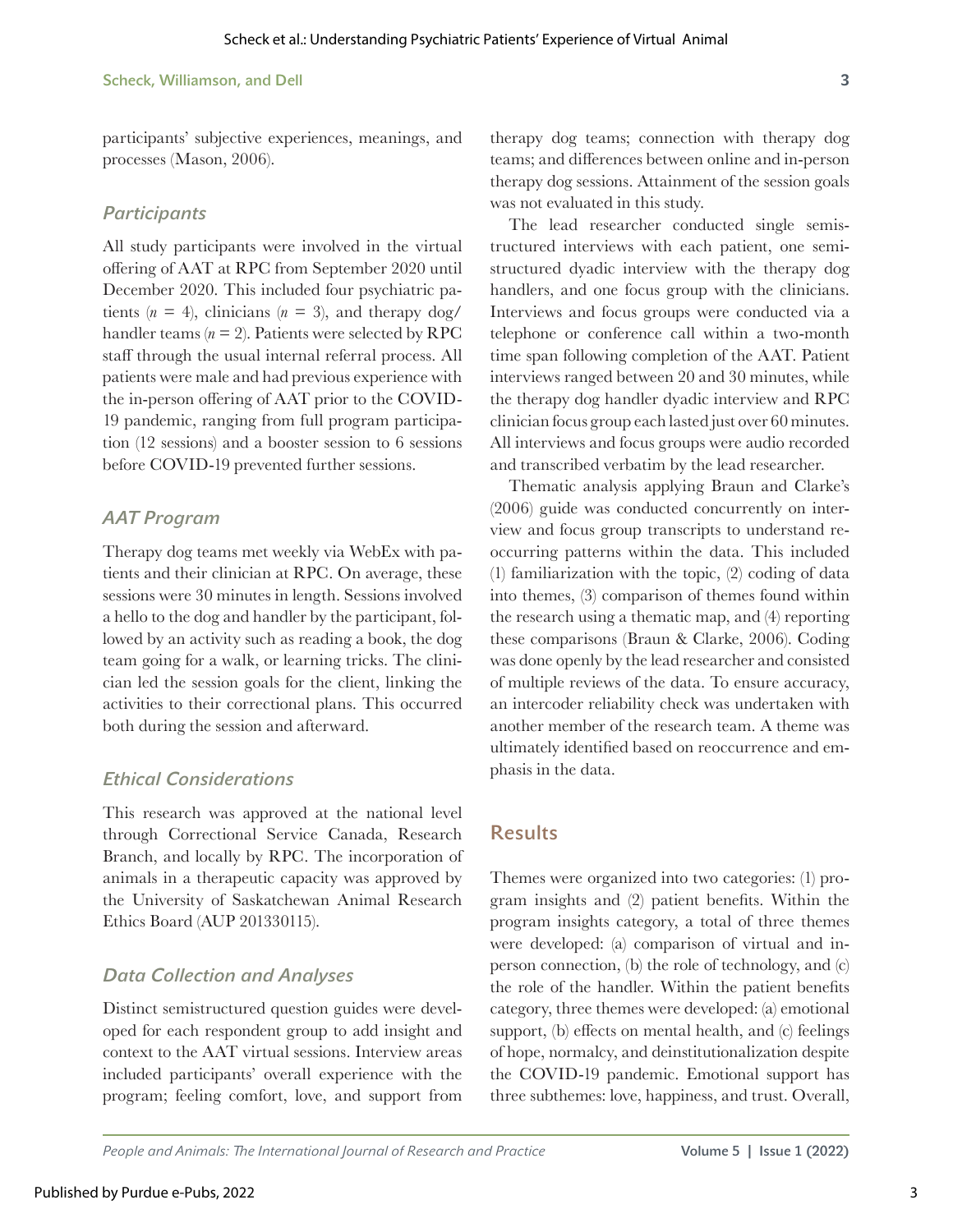results suggest that virtual offering of AAT at RPC benefited patient well-being.

### *Program Insights*

**Theme 1: Comparison of Virtual and In-**Person Connection All patients perceived a connection with the therapy dog teams when meeting with them virtually. Patients described connection as love, engagement, familiarity, and harmony. This connection was fostered through memories of meeting the therapy dog teams in person and engagement with the therapy dogs during video calls, such as perceiving the therapy dog to be recognizing a patient's voice. Patients indicated their moods were influenced by connecting with the therapy dogs; when the dog was happy, they were happy. This connection, however, was often described as "one-sided" or "uni-directional." A patient described that they were benefiting from the AAT sessions more than the therapy dogs were:

While I still get what I get out of seeing the dogs online, it doesn't seem like they're able to maybe get the same connection too because they're not really aware of me being there.

Despite some of the positive outcomes with virtual facilitation, many patients missed the in-person engagement (e.g., walking, petting, giving treats) and physical contact with the therapy dogs, which they thought contributed to even greater feelings of connection. Nonetheless, patients as well as handlers and clinicians agreed that the connection patients could make with the therapy dog teams virtually was still important and beneficial to their well-being, particularly when in-person meetings were not possible.

**Theme 2: Role of Technology** Video conferencing created concerns for all participants involved in the virtual AAT sessions. Patients and clinicians reported the video connection was often poor, sometimes resulting in no video at all. Patients found this made engagement with the therapy dog teams very

difficult. Handlers also found that it was hard to hold the therapy dogs' attention throughout the sessions. Despite these limitations, the use of technology was thought to be beneficial overall to patient correctional programming because gaining familiarity with technology is considered an asset in encouraging patients to reintegrate into the community outside of RPC.

**Theme 3: Role of the Handler** Participants identified the handlers as an integral part of virtually facilitated AAT. Handlers provided human interaction for patients during a time when this was extremely limited due to the COVID-19 pandemic. Patients described the handlers as a "connection to the dog," "therapist," and "pet therapy family." One handler indicated that because patients and therapy dogs were unable to physically engage, she became a translator relaying interaction between them. Both handlers and clinicians identified this new role, along with the transition to virtual offering of AAT, as creating a strain on the handler. One handler described the new role as very taxing:

It's extremely tiring in our end to always try and figure all that out and where the natural connection [is], or like, it's like okay, we're over now, like how do you determine that if that person is really quiet and so forth. I find it incredibly tiring.

### *Patient Benefits*

**Theme 4: Emotional Support** Patients expressed that they were always glad to be at an AAT session and were very grateful to be involved with the program. Patients valued the sessions, in particular, because of the love, happiness, and support they felt from the therapy dog teams.

*Love.* All four patients felt love from the therapy dogs during the virtual AAT sessions. The love patients perceived was described as unconditional and comforting. They also described that they felt loved when the therapy dogs engaged with them. Although engagement was limited due to virtual facilitation, one patient notably reported that "just being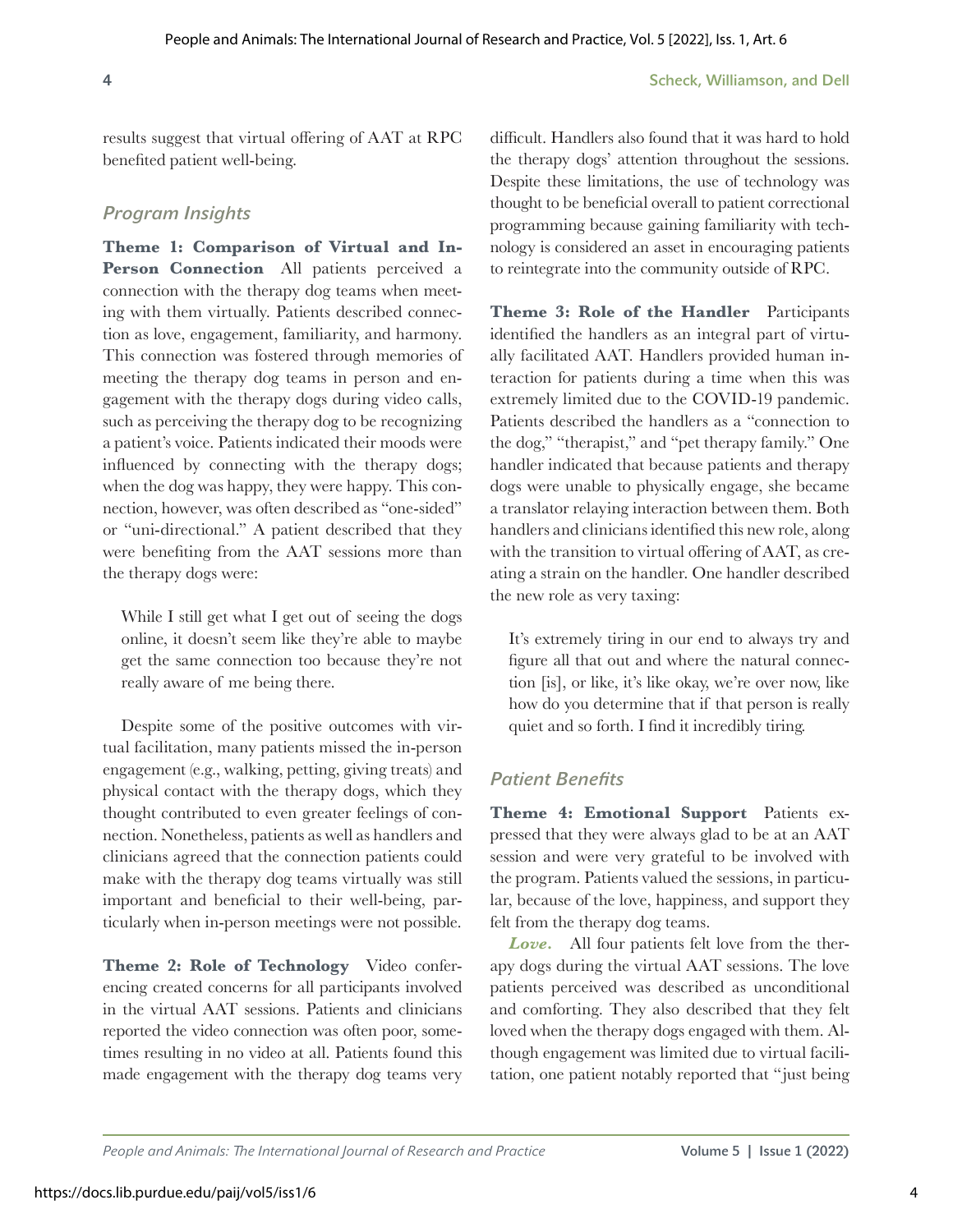there with them" was enough. Another patient found that he felt loved when the therapy dog was able to focus on the screen and pay attention to him. Two patients noted that they felt dogs were able to express love toward humans both through their personalities as well as through facial expressions.

*Happiness***.** Patients reported feeling happy to meet with the therapy dog teams during every virtual session. Patients noted this happiness was longlasting and "charged their batteries" until the next session. For patients, feelings of happiness came from the "silliness" of sessions. One handler explained that there was always laughter in the sessions, and dogs were always fun and happy. A patient described how virtual sessions brought up memories of inperson sessions prior to the pandemic:

I knew them before all of this, I still had that connection with them, they're familiar to me and even being able to see them, even if they can't see me, you know, brings back those memories, happiness that I had with them when they were here.

Another patient considered the happiness the therapy dogs brought to be very important because of the restrictive prison environment and the CO-VID-19 pandemic:

Happiness, comfort, love, you know some things you don't feel in here unless you get visits from the outside, but since that's not possible anymore, that's, you know, that's in short supply.

*Trust***.** Patients trusted the therapy dog teams because of their dependability. One handler described that the virtual AAT sessions were never cancelled, which was important as no other institutional programming was available during the pandemic:

[When] it's time for the session and that you know that when we're here we're going to be here and that in itself is support, I think, like it's just kind of a given in some ways that the dogs will be available to them.

**Theme 5: Effects on Mental Health** Virtual AAT sessions with the therapy dog teams were described by patients as beneficial to their mental health. Specifically, as described by patients, attending ATT sessions resulted in less stress, anxiety, and depression and helped them better express their emotions.

**Theme 6: Feelings of Hope, Normalcy, and Deinstitutionalization Despite the COVID-19 Pandemic** Meeting with the therapy dog teams during the COVID-19 pandemic provided patients with feelings of hope, normalcy, and a sense of deinstitutionalization, a term that seems to encompass patients' reports of feelings of freedom, a sense of control, and a sense of autonomy. Patients expressed that seeing the dogs carry out normal activities despite the pandemic was beneficial to them. A clinician further elaborated:

There's a lot of reassurance like when, especially in the beginning, when [patient] would see [dogs] at home, that they were doing okay, and they weren't, they weren't affected from COVID.

Additionally, virtual AAT contributed to patients feeling as though they were no longer in an institutional environment. Patients expressed that during the virtual AAT sessions they often thought of memories prior to being incarcerated. A clinician recognized that virtual AAT sessions can be a form of escape:

It allows [the patient] not to feel like he's a patient or an inmate. Like in those moments, and I think it is that it does bring back memories of [how patient] grew up with dogs, and [patient] loves dogs. . . . It does allow [patient] to kind of leave the drama of being on the unit and being in an institution and all the politics and stuff that goes along with that. . . . It's a checkout, so to speak.

Further, virtual AAT sessions provided a unique opportunity for patients to experience a setting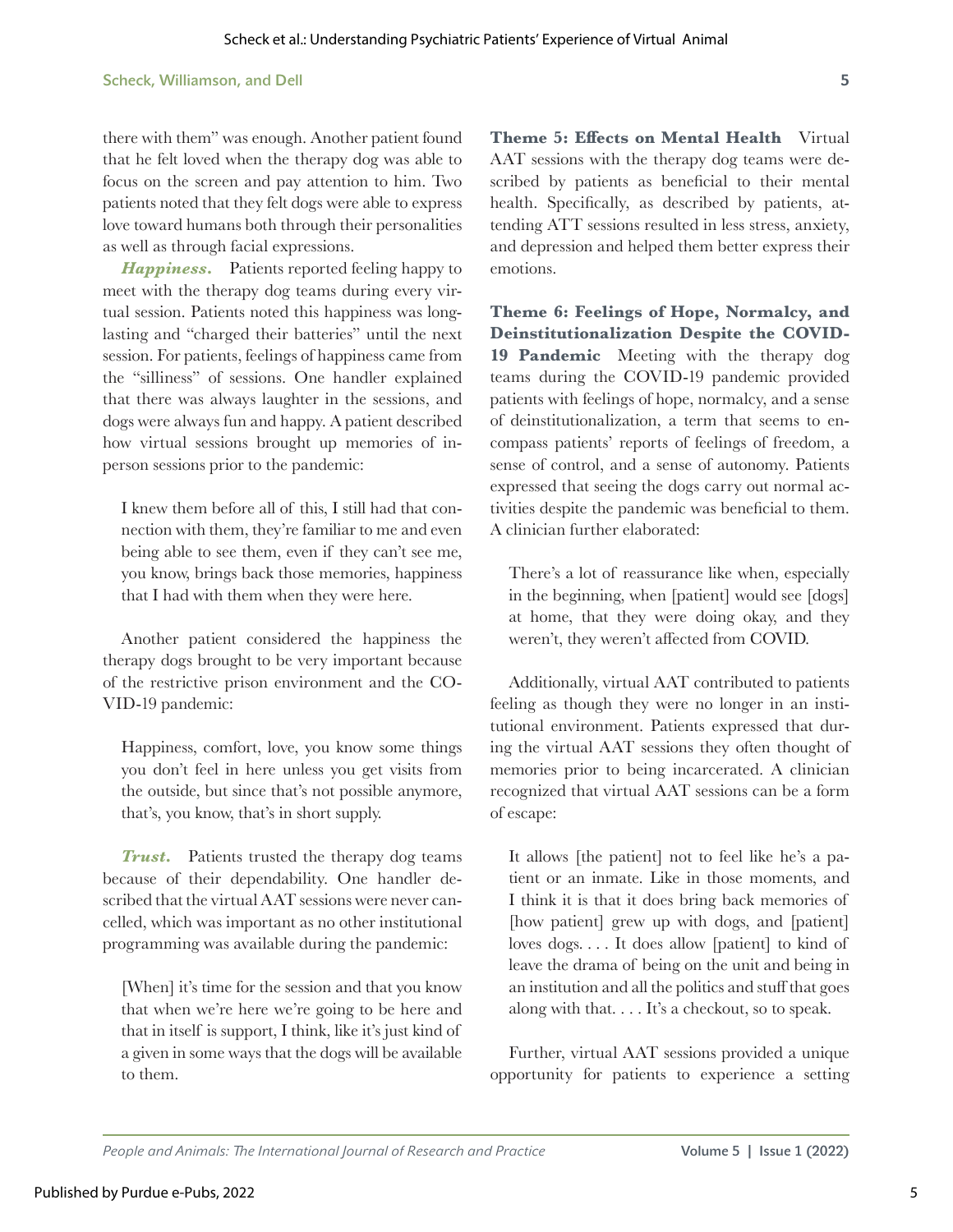different from RPC. Through being virtually connected to the handlers' homes, patients were provided with a sense of freedom and autonomy. One handler described these feelings as rare for patients, especially during the pandemic:

I think it's an opportunity to, you know, for some individuals it's been a number of years, and it's an opportunity to come together. . . . Especially during COVID, when they are locked down, like seriously locked down, it's an opportunity to have a little bit of freedom maybe . . . [to] have a bit of control over what you're doing.

Another handler related being in a home setting to a sense of deinstitutionalization:

You're here at my home, you're in my backyard, you're in my living room. . . . There's maybe a benefit in that in reducing the sense of isolation and loneliness in that outside of the institution there [is] someone who cares about them and [that] someone is the dogs . . . for them to hear the birds chirping or see the rabbit running. These are things that they don't get [normally].

### **Discussion**

The purpose of this research was to determine whether and how virtual offering of AAT offered at RPC with SJATDP dog and handler teams during the COVID-19 pandemic provided positive benefits to forensic psychiatric patient participants. The positive findings are unsurprising as companion animals, especially dogs, have been beneficial for many people throughout the pandemic (Hunjan & Reddy, 2020; Segarra-González & Meléndez-Samó, 2021). Overall, each participant felt connected to the therapy dog teams during the virtual AAT sessions. Further, participants benefited from emotional support provided by the dogs and handlers. They also experienced positive mental health effects, including feelings of hope, normalcy, and deinstitutionalization despite the COVID-19 pandemic. These benefits

are especially significant as incarerated individuals often experience isolation, familial disconnection, loss of autonomy, and high rates of mental health disorders due to the prison climate (Goomany & Dickinson, 2015; Kouyoumdjian et al., 2016). This has been compounded during the COVID-19 pandemic (Mental Health Commission of Canada, 2021). Programs that are effective in mitigating these outcomes may benefit the overall well-being of forensic psychiatric patients.

A growing body of research, especially expanding because of the pandemic, suggests that providing mental health services through the internet is clinically efficacious for a variety of conditions (Abraham et al., 2021; Sucala et al., 2012). Our study provides support for the use of online-based video conferencing to offer AAT sessions. Virtual AAT can be implemented in correctional facilities where in-person facilitation is not possible, including high-security facilities, or facilities that do not have therapy dog teams nearby. While the current results are promising, additional, more robust research involving incarcerated individuals and the use of ATT to improve their well-being within the prison system is warranted (Villafaina-Domínguez et al., 2020). Next steps should include continued facilitation of virtual AAT sessions to determine if the perceived connection patients formed with the therapy dog teams is sustainable despite an increased time without inperson contact. Additionally, future research should include participants that have never met with a therapy dog team to provide insight into if, and how, a connection with a therapy dog team is possible to achieve completely virtually. Specific research attention should also be paid to the role of the clinician in assisting clients to attain their AAT goals.

# Strengths and Limitations

A high level of quality and rigor was prioritized throughout this study, including multiple reviews of transcripts and an intercoder review process (O'Connor & Joffe, 2020). As this study was conducted during the COVID-19 pandemic, it is unclear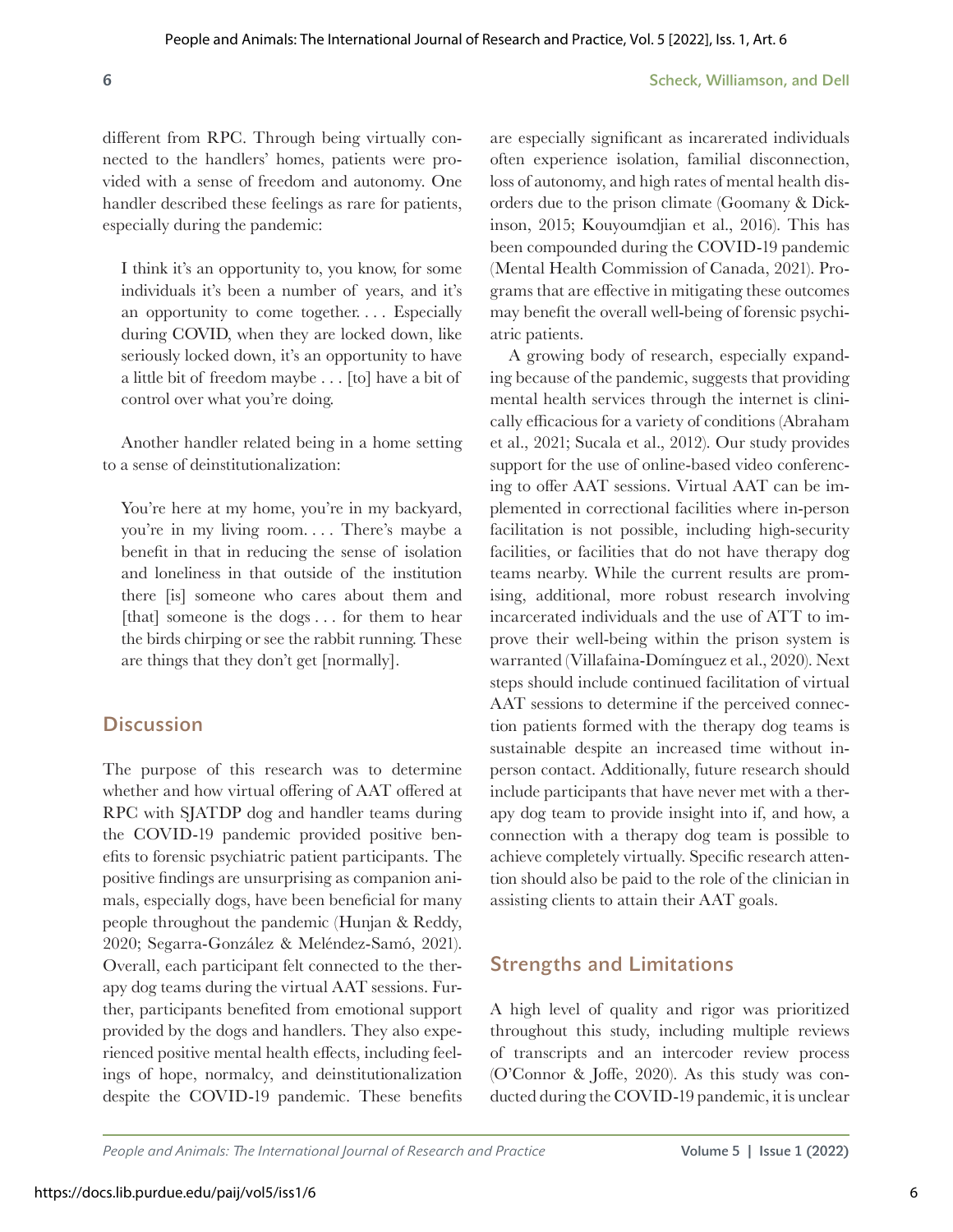#### Scheck, Williamson, and Dell **7**

whether the findings are applicable to postpandemic society. Additionally, because of the COVID-19 pandemic, all interviews took place over a telephone call, minimizing the lead researcher's ability to build rapport and assess body language (Bolderston, 2012). There were also delays in data collection potentially affecting participants' memory (Bolderston, 2012). As well, the small sample size prevents the findings from being generalizable, although this is mitigated by the in-depth quality of the data collected (Levitt et al., 2017).

### Conclusion

This exploratory research is unique in that it explores virtual AAT sessions with forensic psychiatric patients. Results of the study provide an understanding of psychiatric patients' experiences as well as the benefits they received. These results need to be considered alongside the fact that the AAT participants had preexisting interactions and likely bonds formed with the therapy dog teams. Further exploration of offering virtual AAT facilitation is warranted.

#### **Note**

1. As RPC serves as a psychiatric facility as well as a correctional facility, the individuals incarcerated within it are referred to as patients rather than inmates or prisoners.

#### References

- Abraham, A., Jithesh, A., Doraiswamy, S., Al-Khawaga, N., Mamtani, R., & Cheema, S. (2021). Telemental health use in the COVID-19 pandemic: A scoping review and evidence gap mapping. *Frontiers in Psychiatry, 12,* Article 748069. <https://doi.org/10.3389/fpsyt.2021.748069>
- Allen, K. M., Blascovich, J., & Mendes, W. B. (2002). Cardiovascular reactivity in the presence of pets, friends, and spouses: The truth about cats and dogs. *Psychosomatic Medicine, 64*(5), 727–739. [https://doi.org/10.1097](https://doi.org/10.1097/01.psy.0000024236.11538.41) [/01.psy.0000024236.11538.41](https://doi.org/10.1097/01.psy.0000024236.11538.41)
- American Veterinary Medical Association. (2021). *Animalassisted interventions: Definitions*. Retrieved April 9, 2021,

from [https://www.avma.org/resources-tools/avma](https://www.avma.org/resources-tools/avma-policies/animal-assisted-interventions-definitions) [-policies/animal-assisted-interventions-definitions](https://www.avma.org/resources-tools/avma-policies/animal-assisted-interventions-definitions)

- Bolderston A. (2012). Conducting a research interview. *Journal of Medical Imaging and Radiation Sciences*, *43*(1), 66–76. <https://doi.org/10.1016/j.jmir.2011.12.002>
- Braun, V., & Clarke, V. (2006) Using thematic analysis in psychology. *Qualitative Research in Psychology*, 3, 77–101. <https://doi.org/10.1191/1478088706qp063oa>
- Dell, C., Chalmers, D., Stobbe, M., Rohr, B., & Husband, A. (2019). Animal-assisted therapy in a Canadian psychiatric prison. *International Journal of Prisoner Health*, *15*(3), 209–231.<https://doi.org/10.1108/IJPH-04-2018-0020>
- Dell, D., Williamson, L., McKenzie, H., Carey, B., Cruz, M., Gibson, M., & Pavelich, A. (2021). A commentary about lessons learned: Transitioning a therapy dog program online during the COVID-19 pandemic. *Animals, 11*(3), Article 914.<https://doi.org/10.3390/ani11030914>
- Goomany, A., & Dickinson, T. (2015). The influence of prison climate on the mental health of adult prisoners: A literature review. *Journal of Psychiatric and Mental Health Nursing, 22*(6), 413–422. [https://doi.org/10.1111/jpm](https://doi.org/10.1111/jpm.12231) [.12231](https://doi.org/10.1111/jpm.12231)
- Hunjan, U. G., & Reddy, J. (2020). Why companion animals are beneficial during COVID-19 pandemic. *Journal of Patient Experience, 7*(4), 430–432. [https://doi.org](https://doi.org/10.1177/2374373520938904) [/10.1177/2374373520938904](https://doi.org/10.1177/2374373520938904)
- Jegatheesan, B., Beetz, A., Ormerod, E., Johnson, R., Fine, A., Yaazaki, K., Dudzik, C., Garcia, R. M., Winkle, M., & Choi, G. (2018). The IAHAIO white paper 2014 (updated for 2018): The IAHAIO definitions for animal assisted intervention and guidelines for wellness of animals involved in AAI [White Paper]. *International Association of Human-Animal Interaction Organizations.*  [https://iahaio.org/wp/wp-content/uploads/2021/01](https://iahaio.org/wp/wp-content/uploads/2021/01/iahaio-white-paper-2018-english.pdf) [/iahaio-white-paper-2018-english.pdf](https://iahaio.org/wp/wp-content/uploads/2021/01/iahaio-white-paper-2018-english.pdf)
- Johnson, L., Gutridge K., Parkes, J., Roy, A., & Plugge, E. (2021). Scoping review of mental health in prisons through the COVID-19 pandemic. *BMJ Open,* 11(5), Article e046547. [https://doi.org/10.1136/bmjopen](https://doi.org/10.1136/bmjopen-2020-046547) [-2020-046547](https://doi.org/10.1136/bmjopen-2020-046547)
- Kouyoumdjian, F., Schuler, A., Matheson, F. I., & Hwang, S. W. (2016). Health status of prisoners in Canada: Narrative review. *Canadian Family Physician, 62*(3), 215–222. [https://www.ncbi.nlm.nih.gov/pmc/articles/PMC](https://www.ncbi.nlm.nih.gov/pmc/articles/PMC4984599/pdf/0620215.pdf) [4984599/pdf/0620215.pdf](https://www.ncbi.nlm.nih.gov/pmc/articles/PMC4984599/pdf/0620215.pdf)
- Levitt, H. M., Motulsky, S. L., Wertz, F. J., Morrow, S. L., & Ponterotto, J. G. (2017). Recommendations for designing and reviewing qualitative research in psychology: